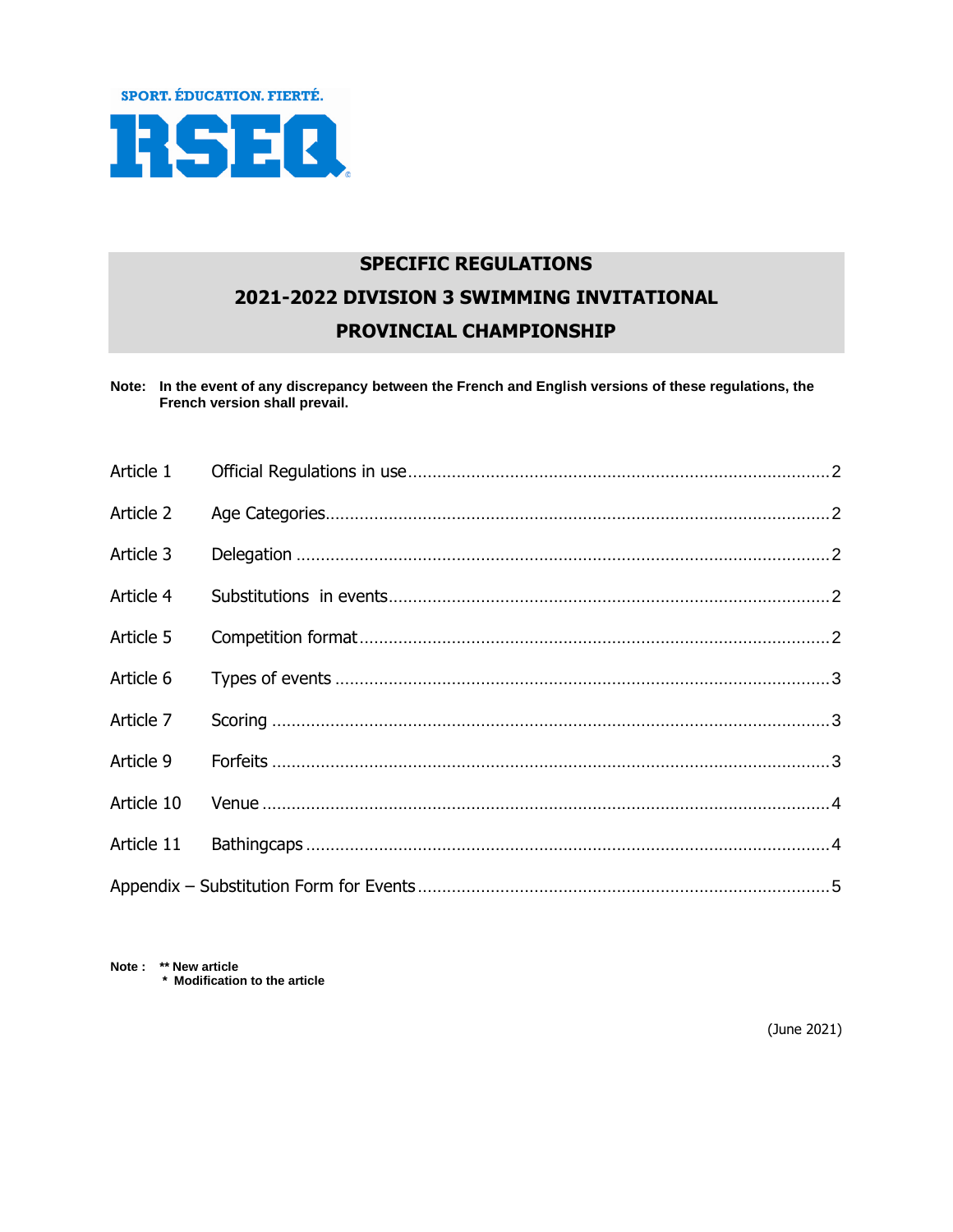## **2021-2022 SWIMMING**

## <span id="page-1-0"></span>**Article 1 Official Regulations in use**

- 1.1 The official regulations are issued by the Fédération de natation du Québec (FNQ).
- 1.2 Nevertheless, the following RSEQ Sport-Specific Regulations take precedence over the Official Regulations.
- 1.3 Provincial RSEQ High School Governing Rules must be respected.

## <span id="page-1-1"></span>**Article 2 Age Categories**

| Category        | Date of birth for 2021-2022 season         |  |  |
|-----------------|--------------------------------------------|--|--|
|                 |                                            |  |  |
| <b>Bantam</b>   | From October 1, 2007 to September 30, 2009 |  |  |
| <b>Midget</b>   | From October 1, 2005 to September 30, 2007 |  |  |
| <b>Juvenile</b> | From July 1, 2003 to September 30, 2005    |  |  |

### <span id="page-1-2"></span>**Article 3 Delegation**

- 3.1 The official delegation is comprised of 54 student-athletes. The distribution may not exceed 29 student-athletes of the same sex; a maximum of 10 chaperones is permitted.
- 3.2 During a championship, each student-athlete may participate in a maximum of three (3) events and two (2) relays or four (4) individual events.
- 3.3 An RSEQ regional association may enter one (1) relay team per category. The official composition must be submitted to event officials before the preliminary rounds begin.

## <span id="page-1-3"></span>**Article 4 Substitutions in events**

A maximum of five (5) substitutions in the events (no new entries) may be made. The substitution form (see Appendix) must be given to the event official before the start of the first warm-up period.

## <span id="page-1-4"></span>**Article 5 Competition format**

5.1 PRELIMINARIES: For all categories and genders, heats are determined based on registration times.

FINALS: Events are swum by category/gender.

Relay event finals are swum according to timed results.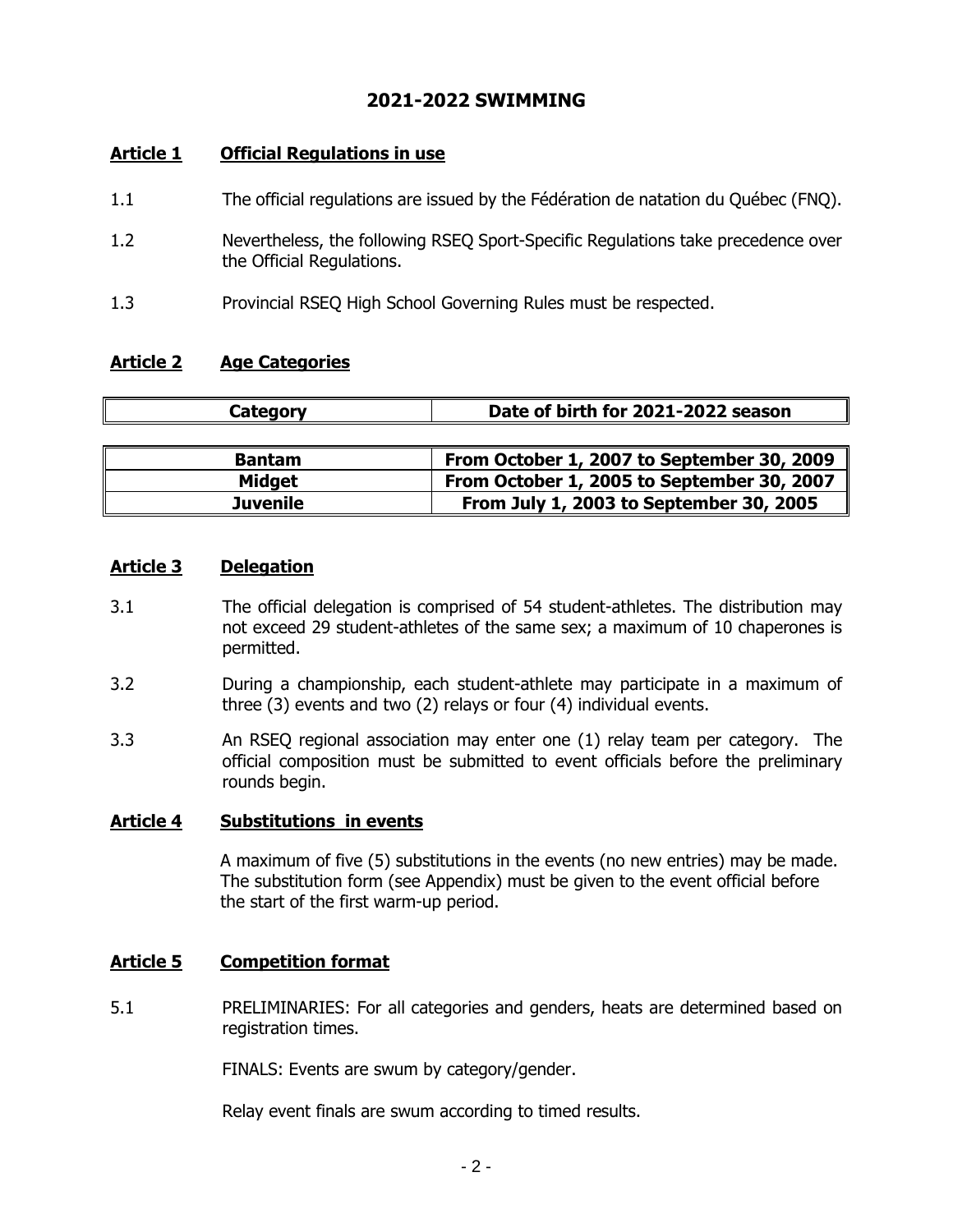- 5.2 Preliminary rounds will be held in events for which there are more registered student-athletes than there are lanes.
- 5.3 Student-athletes with the fastest times per event/category/gender advance to the finals. (The number of finalists is determined by the number of lanes available.)

In the event one of the finalists must forfeit, the next student-athlete becomes the substitute and may take part in the finals. The substitute must be ready to start.

## <span id="page-2-0"></span>**Article 6 Types of events**

| <b>DAY 1 - SATURDAY</b>    | DAY 2 - SUNDAY             |
|----------------------------|----------------------------|
| Event $\blacktriangledown$ | Event $\blacktriangledown$ |
| 200m Freestyle             | 200m Individual Medley     |
| 100m Backstroke            | 50m Breaststroke           |
| 50m Butterfly              | 100m Butterfly             |
| 100m Breaststroke          | 50m Backstroke             |
| 100m Individual Medley     | 100m Freestyle             |
| 50m Freestyle              | 4x50 Freestyle Relay       |
| 4x50 Medley Relay          |                            |
| Award ceremonies           | Award ceremonies           |
| for Day 1 events           | for Day 2 events           |

## <span id="page-2-1"></span>**Article 7 Scoring**

The following points are awarded in the standings per team/regional association:

| Rank                        |    |    |    |  |               |
|-----------------------------|----|----|----|--|---------------|
|                             |    |    |    |  | if applicable |
| individual event<br>Pts $/$ |    |    |    |  |               |
| Pts<br>relay event          | 18 | 14 | 10 |  |               |

## **Article 8 Awards**

- 8.1 A commemorative banner is awarded to each student-athlete whose delegation has accumulated the most points in each category:
- 8.2 Three medals (gold, silver, bronze) are awarded per event and per category.
- 8.3 Medals presentation will be done at the end of each day.

## <span id="page-2-2"></span>**Article 9 Forfeits**

- 9.1 **Undeclared forfeits per delegation**
	- Preliminary  $=$  no penalty
	- Final  $=$  5 pts to the category ranking
- 9.2 All forfeits must be completed at least 90 minutes before the start of the finals.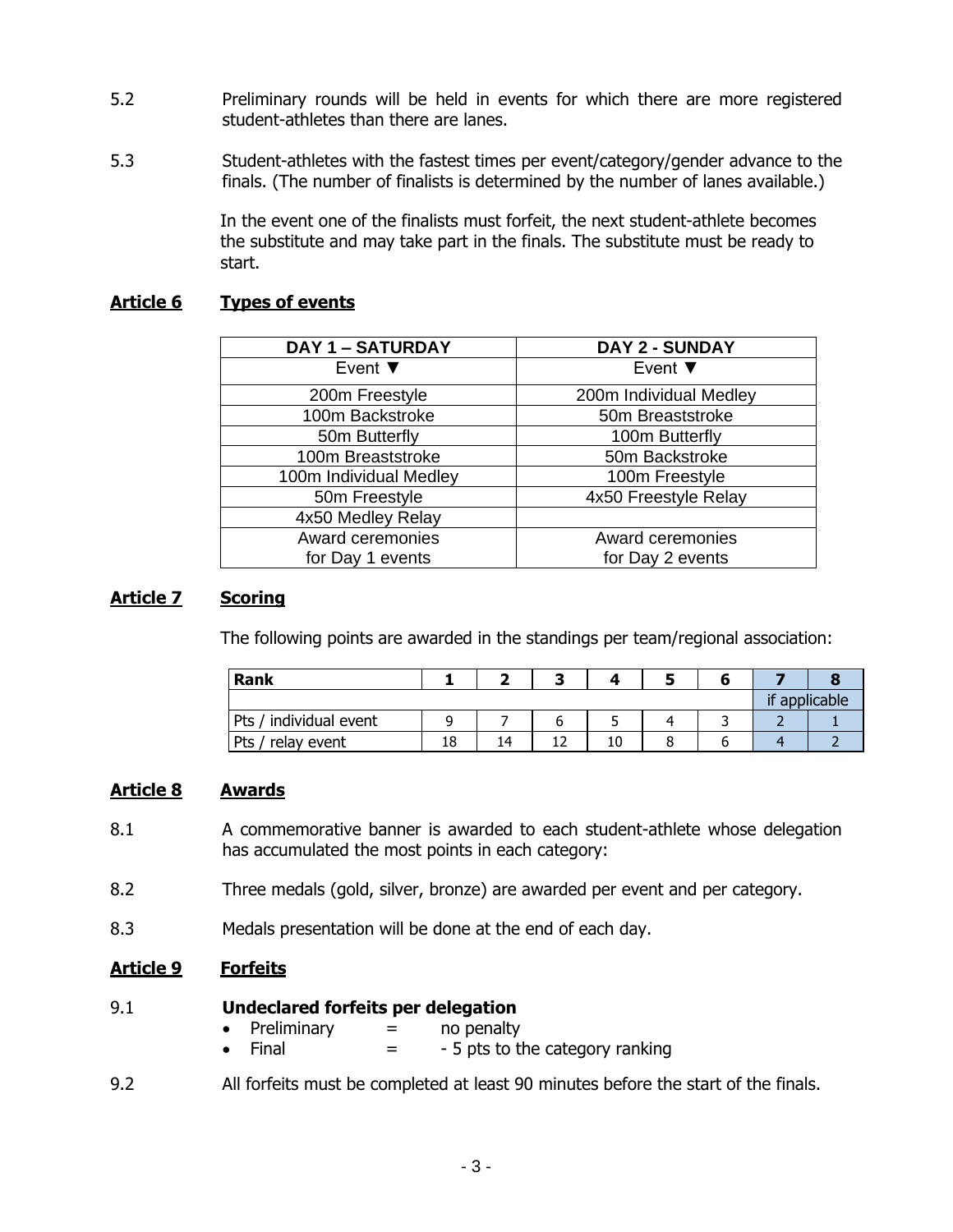## <span id="page-3-0"></span>**Article 10 Venue**

The competition must be held in a pool with a minimum of six (6) lanes.

## <span id="page-3-1"></span>**Article 11 Bathing caps**

Student-athletes taking part in the championship must wear a bathing cap that reflects the colors of their regional association. Any student-athlete who does not comply with this rule will be disqualified.